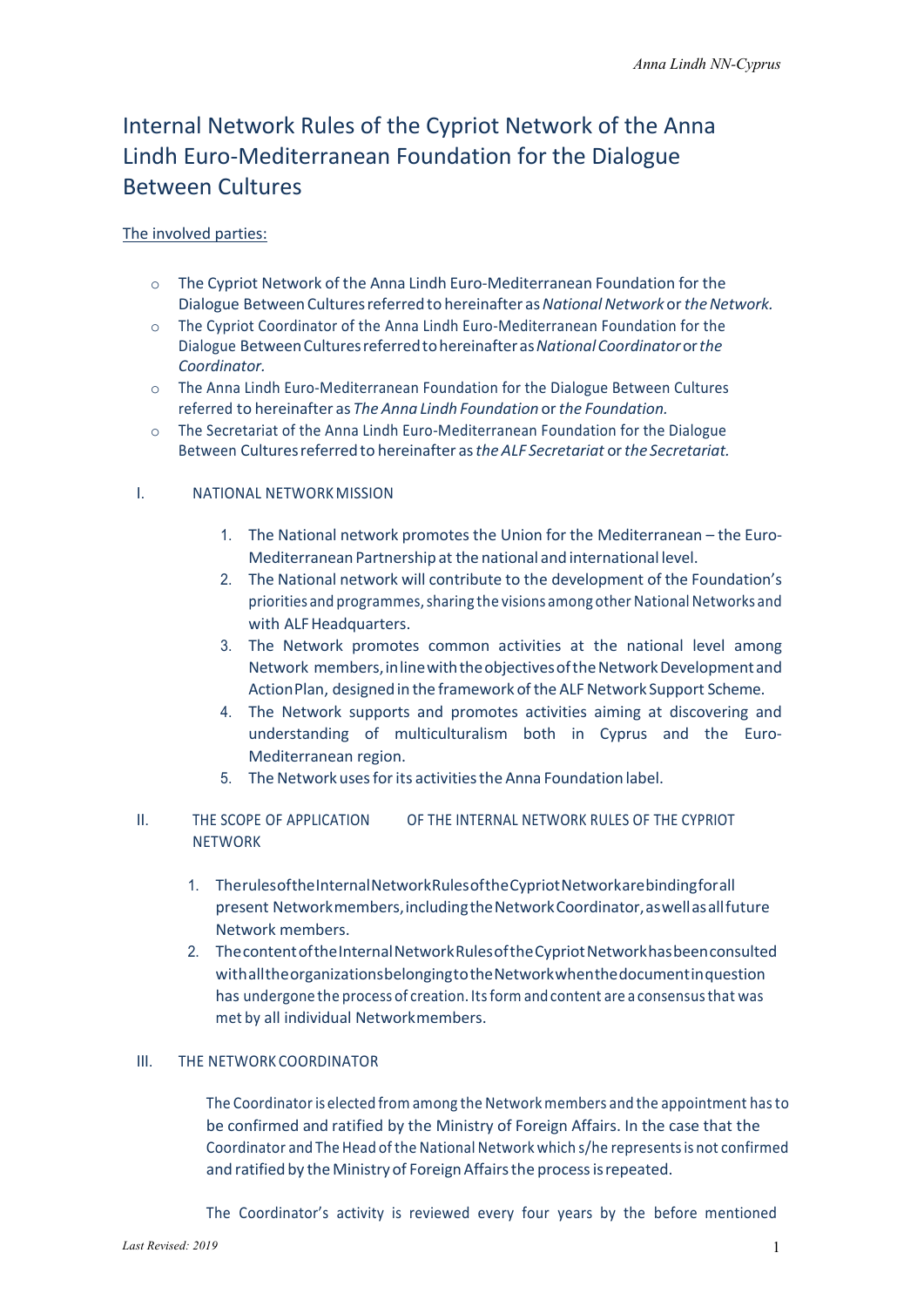Ministries which receive an official opinion of the Network about the Coordinator's work.Thereisno limit asto the number of terms help by the Coordinator.

1. ThreemonthspriortotheendoftheCoordinator'sterm,theCoordinatoris bound to provide the Networkmembers with a report on its activities. The Network Members make a decision with the majority of two thirds about passing or rejecting the report. The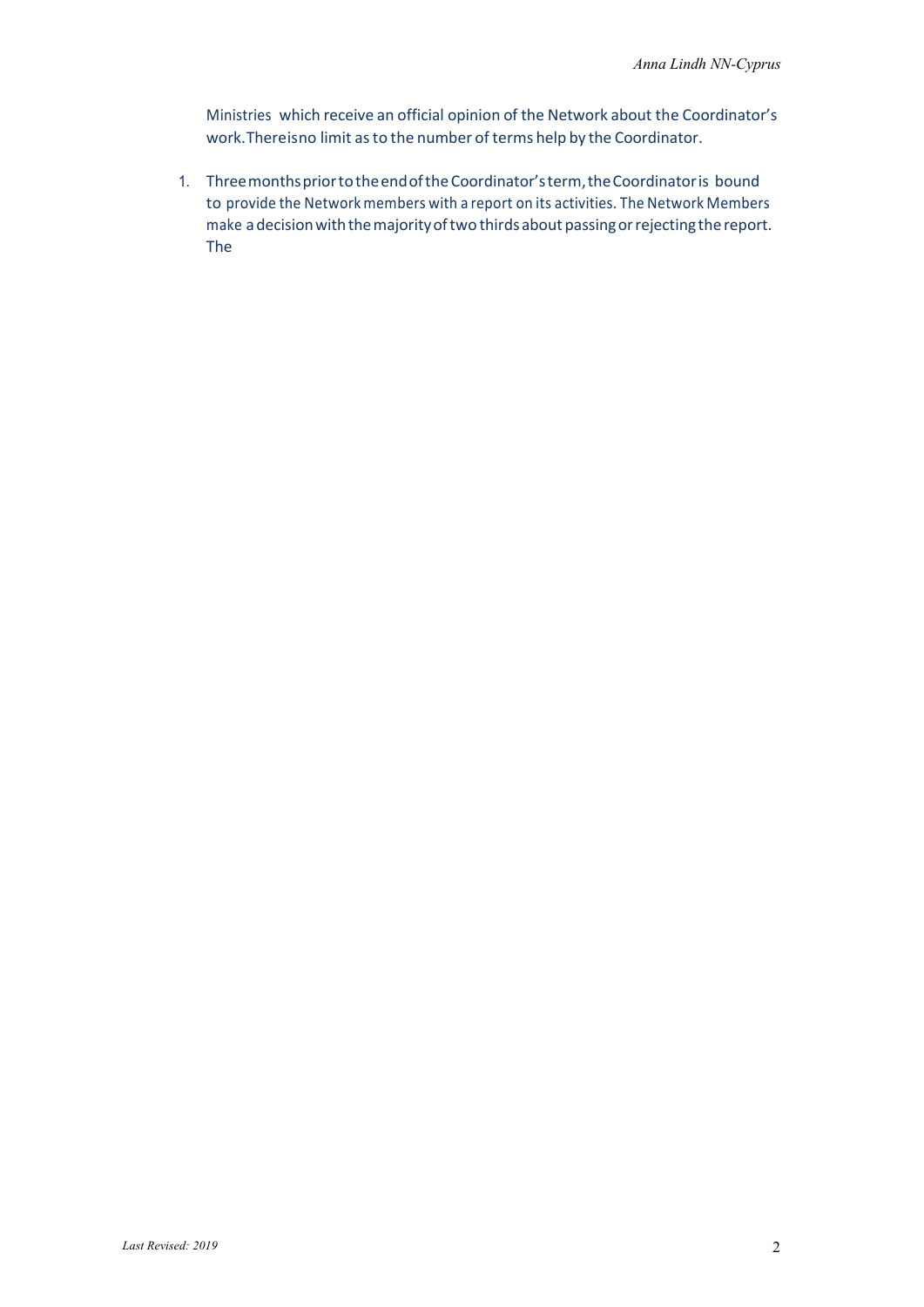Network'sopiniontogetherwiththeCoordinator'sreportissubmittedtothe before mentioned Ministries and tothe ALF Secretariat.

- 2. The Coordinator is responsible for its actions to the Network members and the aforementioned Ministry.
- 3. The Network Coordinator:
	- a) acts as a national coordinator of the Cypriot national network;
	- b) acts as an official national representative of the Foundation in the country;
	- c) promotesthe Foundation'simage asEuro-Mediterraneaninstitution established for strengthening the regional dimension of the Euro-Mediterranean Partnership –UnionfortheMediterraneaninsocial,culturalandhumanaffairs(the Third Chapter of the BarcelonaDeclaration);
	- d) manages Network membership; identifies potential active actors of the civil society in the country, who can join the network;
	- e) contributesto the development of the ALF annual and triennial programmes. In this exercise, the Head will take into consideration the interest sofits national network;
	- f) supportsandsupervisestrainingandcapacitybuildingforthenationalnetwork;
	- g) acts as a public relations agent, producing information material for dissemination, and contributing to the ALF website (mini-website);
	- h) informs networkmembers on the announcement of callsfor proposals, co- organizationofevents,modalitiesandproceduresonhowto apply;
	- i) facilitatesthesearchforprojectpartnersforthemembersofthenetwork.In the developmentofpartnershipswithforeignpartners,theHeadofnetwork could pay particular attention to members having organizational or other kind of difficultiesin taking part in the ALF activities;
	- i) encourages applications for project funding of the network;
	- k) participatesintheannualmeetingoftheALFHeadsofNetwork.Beforethis meeting,theHeadshallorganizeameetingofthemembersofthenetwork, or ensure other appropriate forms of consultations and discussion at national level;
	- l) co-ordinateswith the ALFheadquarters on a regular basis.

## IV. NATIONAL NETWORKMEMBERSHIP

- 1. The Cypriot National Network isindependent and autonomous.
- 2. The Cypriot National Network is a permanent structure, part of the Anna Lindh Foundation Network that is acting inthe frameofthe Euro-Mediterranean Partnership.
- 3. TheNetworkisopentoallinstitutions,organizationsandotherpartnerswhoadhereto the principlesandthemissionoftheAnnaLindhFoundationasdefinedinart.II.1ofthe ALF Statutes, and which work on the basis of democratic, pluralistic, and multilateral values; first and foremost, the Network represents civil society's actors.
- 4. Its members could belong, as a rule, to the following categories: Individual members; NGOs; Public institutions, including local and regional authorities; public and private "not for profit" Foundations;other"forprofit" partnerspromoting"notforprofit" activities andcorporate social responsibilitypolicies.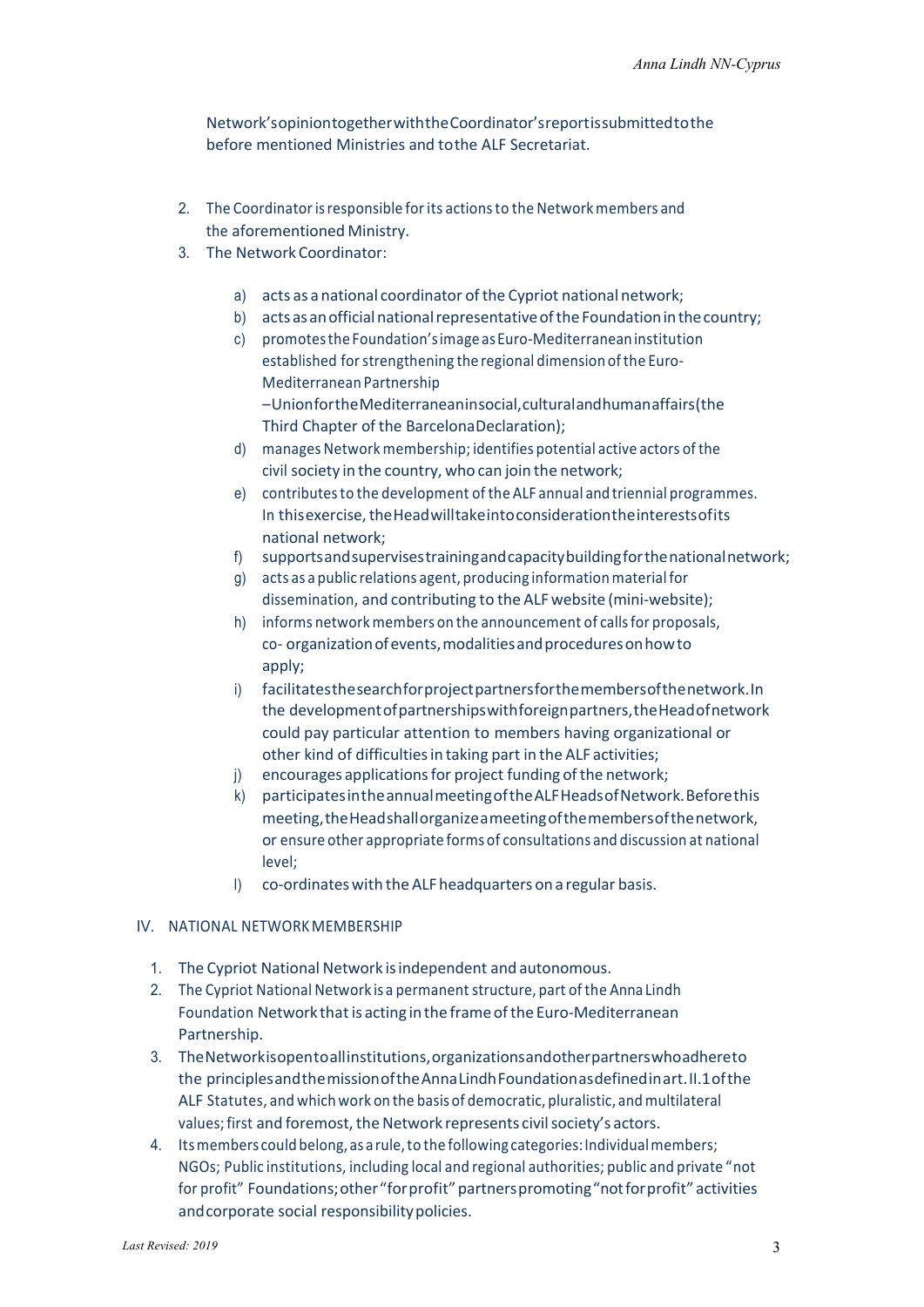- 5. TheNationalNetworkreflectsthediversityofitsowncivilsocietyandisinvitedto associate partners involved in the ALF thematic fields as defined below; international/cultural relations, heritage, religion, research, humanrights, democracy andcommunitydevelopment,arts, youth, education,gender, environment/ sustainable development, media.
- 6. The Head of Network retains the right of rejection of membership applications as well as of exclusion of existingmembers,when the concerned organizations do not comply with the mission of the Anna Lindh Foundation.
- 7. In case of rejection of membership applications as well as of exclusion of existing members, the organizations have the right to appeal to the General Assembly of the Network members. The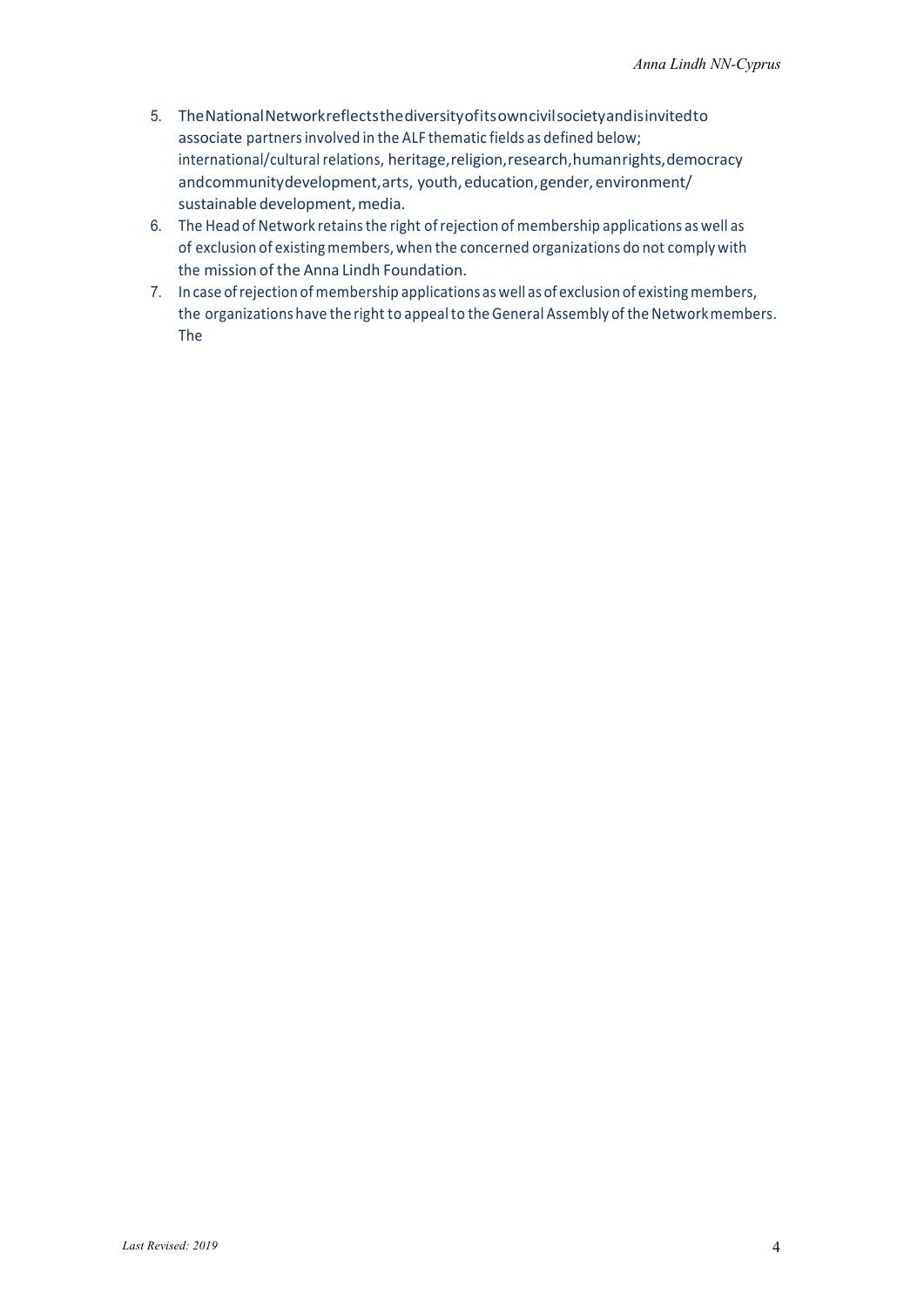decisionmade by the Network members during the General Assembly with the majority of two thirdsis binding for the Coordinator.

- 8. Anypublicorprivateorganization/institutionthatisalegalentityandregisteredinoneof the 43 countries of the Euro-Mediterranean Partnership and interested in cooperation in the Euro- MediterraneanregionaswellascarryingouttheobjectivesoftheFoundationis entitledto become aNetwork Member. Also, a natural person active in the realm of intercultural dialogue in the Euro-Mediterranean region is entitled a Network Member.
- 9. TheCoordinatormakesanindependentdecisionconcerningrejectionorapprovalofanon-line membership application. The potential new member as well as all other Network members are informed about the Coordinator's decision within 6 weeks from the on-line registration.
- 10. The Network can be considered valid if it includes at least 5 members.
- 11. The Head of Network is entitled to provisionally limit the maximal size of the Network in order to consolidate it and improve its performance.
- 12. The rights of the Network members are as follows:
	- a) Participation in the Foundation's callsfor proposals, each time following the criteria enlisted in the call for proposals;
	- b) ParticipationintheFoundation'strainings,seminars,conferences, programmes etc.;
	- c) Active shaping of the Network bymeans ofmaking joint decisions about the Network's activities, priorities and key actions;
	- d) Expressing opinions and putting forward proposals to the Coordinator and via Coordinator to the ALF Secretariat;
	- e) Exchanging experiences andopinionsandfostering cooperationwith other NetworkmembersaswellasotherNationalNetworksofthe Foundation.
- 13. The duties of the Network members are as follows:
	- a) Taking part in the Networkmeetings;
	- b) Taking part in consultation process of documentsissued and distributed by the Coordinator;
	- c) Sendingregularnewson thechangesinthe structure/mission/statute/ contact data, etc;
	- d) Sharing with the Coordinator the basic information concerning its regular activitiestotheEuro-Mediterraneandialogueaswellasallother piecesof informationindispensableforthefunctioningoftheNetwork–if askedtodoso by the Coordinator;
	- e) Displaying information on themembership of the Cypriot Network, Foundation's logo and e-links to the Foundation's and Network's websites on their own websites.
- 14. The Coordinator hasthe right to deprive an organization/institution of membership of the Network in caseof:
	- a) Neglecting the member's duties as inscribed in the Internal Network Rules of the Cypriot Network;
	- b) Undertaking actions against the Foundation's missions and aims;
	- c) Abandoning the Network activities which resultsin bringing difficultiesto the Network's everyday functioning and impossibility of making decisions by the Network.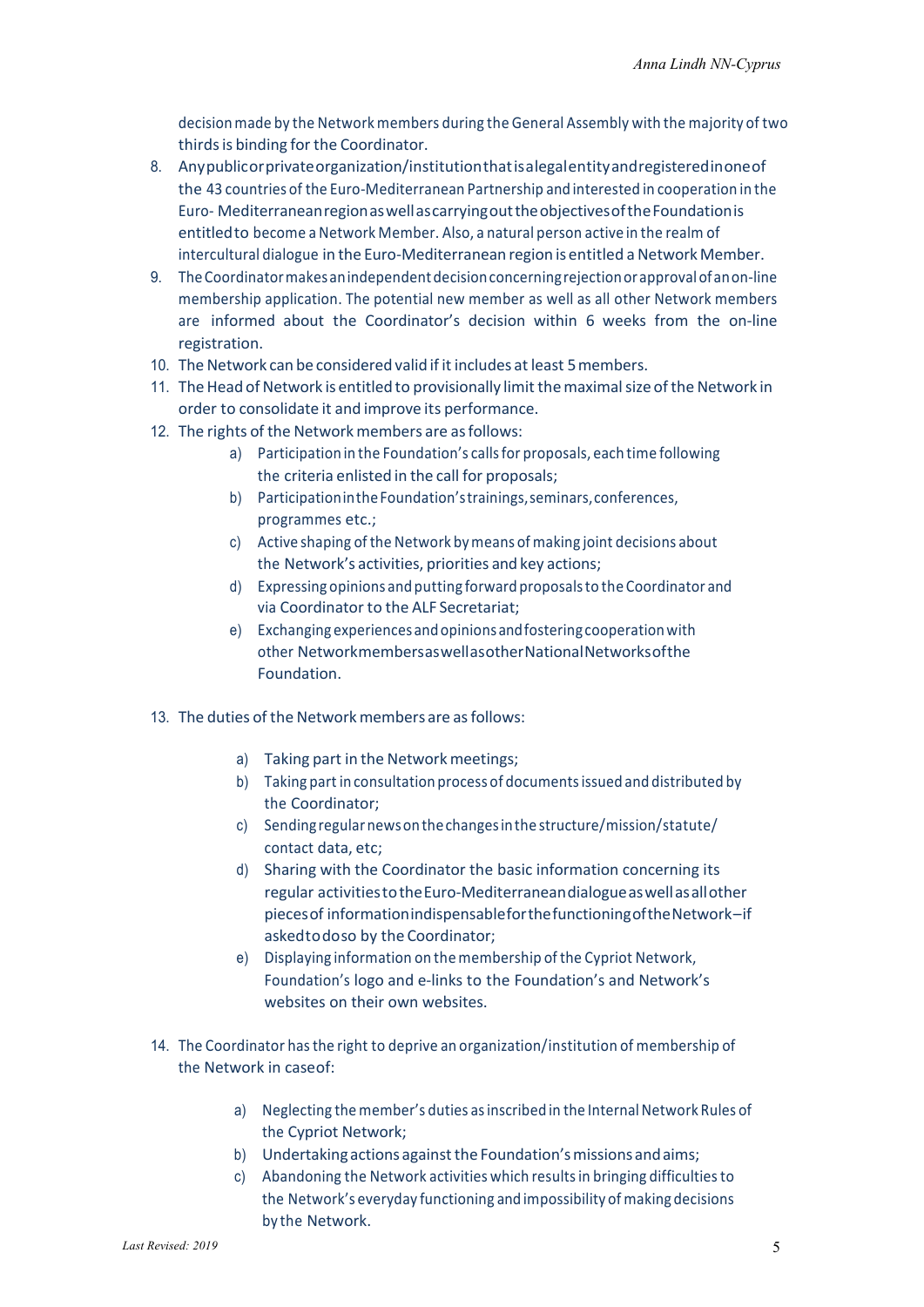- 15. The exclusion from the Network will be preceded by email/phone information about the possibility of being deprived of membership.No change in behaviour willresult in sending an officialletterinformingabouttheexclusiontwoweeksaheadoftheultimate decisionbythe Coordinator.
- 16. The information about the exclusion of a member will be shared with all Network members.